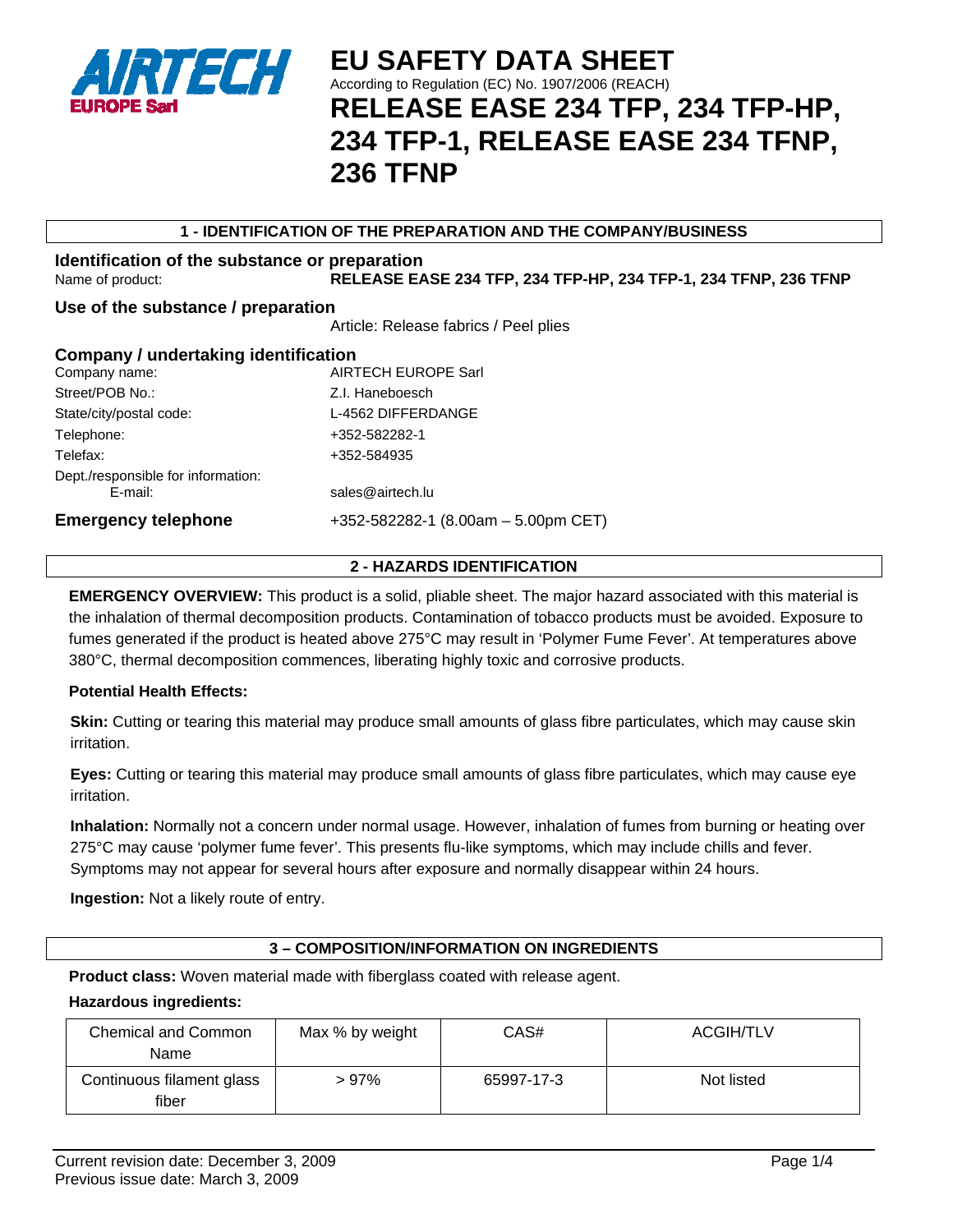

# **4 - FIRST AID MEASURES**

**Skin:** Wash with soap and water. Get medical attention if irritation develops or persists.

**Eyes:** Immediately flush eyes with water for at least 15 minutes. Get medical attention.

**Inhalation:** Not a probable route of exposure. In case of accidental inhalation of fumes from overheating or combustion, remove patient from exposure. Keep warm and rested. Keep under medical review for possible development of 'Polymer Fume Fever'. Following severe exposure, the patient should be kept under medical review for at least 48 hours.

**Ingestion:** If swallowed, get medical attention.

### **5 - FIRE-FIGHTING MEASURES**

**Suitable extinguishing media:** Carbon dioxide, foam, dry chemical.

**Extinguishing media which must not be used for safety reasons:** High power water jet.

**Special exposure hazards arising from the substance or preparation itself, combustion products:** Low fire hazard. Unlikely to ignite, except under high heat flux conditions.

**Special protective equipment:** Normal firefighting procedures should be followed to avoid inhalation of smoke and gases. Firefighters should wear full protective clothing including self contained breathing apparatus.

#### **6 - MEASURES TO BE TAKEN IN THE EVENT OF ACCIDENTAL SPILLAGE**

**Environmental precautions:** Do not allow to enter ground water, sewage or drains.

**Cleaning methods:** This material is a solid, it will not spill. Collect the product and store into containers for disposal.

#### **7 - HANDLING AND STORAGE**

**Handling:** Provide proper local and general ventilation if product is heated above 275°C. Avoid contamination of tobacco products.

**Storage:** Store in dry and cool area. Keep original packaging tightly closed until use to prevent contamination.

#### **8 - EXPOSURE CONTROLS/ PERSONAL PROTECTION**

**Exposure limit values:** If in the processing there is a significant potential for the fibre itself to become airborne, an airborne exposure limit is recommended of 10 mg fibre as particulate/ $m<sup>3</sup>$  as an 8 hour time weighted average (TWA).

**Exposure controls:** Overall room ventilation and/or local exhaust at points of fume generation in the work area.

#### **Occupational exposure controls:**

|                   | Respiratory protection: If airborne dust or fiberglass fibres exceed the TLV or if upper respiratory irritation<br>occurs, use a respirator designed for nuisance type dusts. |
|-------------------|-------------------------------------------------------------------------------------------------------------------------------------------------------------------------------|
| Hand protection:  | Edges of material are sharp and can produce cuts, particularly if material is being<br>rewound or slit at high speed. Protective gloves are recommended.                      |
| Eye protection:   | Use safety glasses according to EN 166 as a good general safety practice and to<br>minimize eye contact during cutting operations                                             |
| Hygiene measures: | Wash hands before handling food and at the end of work. Remove and wash<br>contaminated clothing before re-use.                                                               |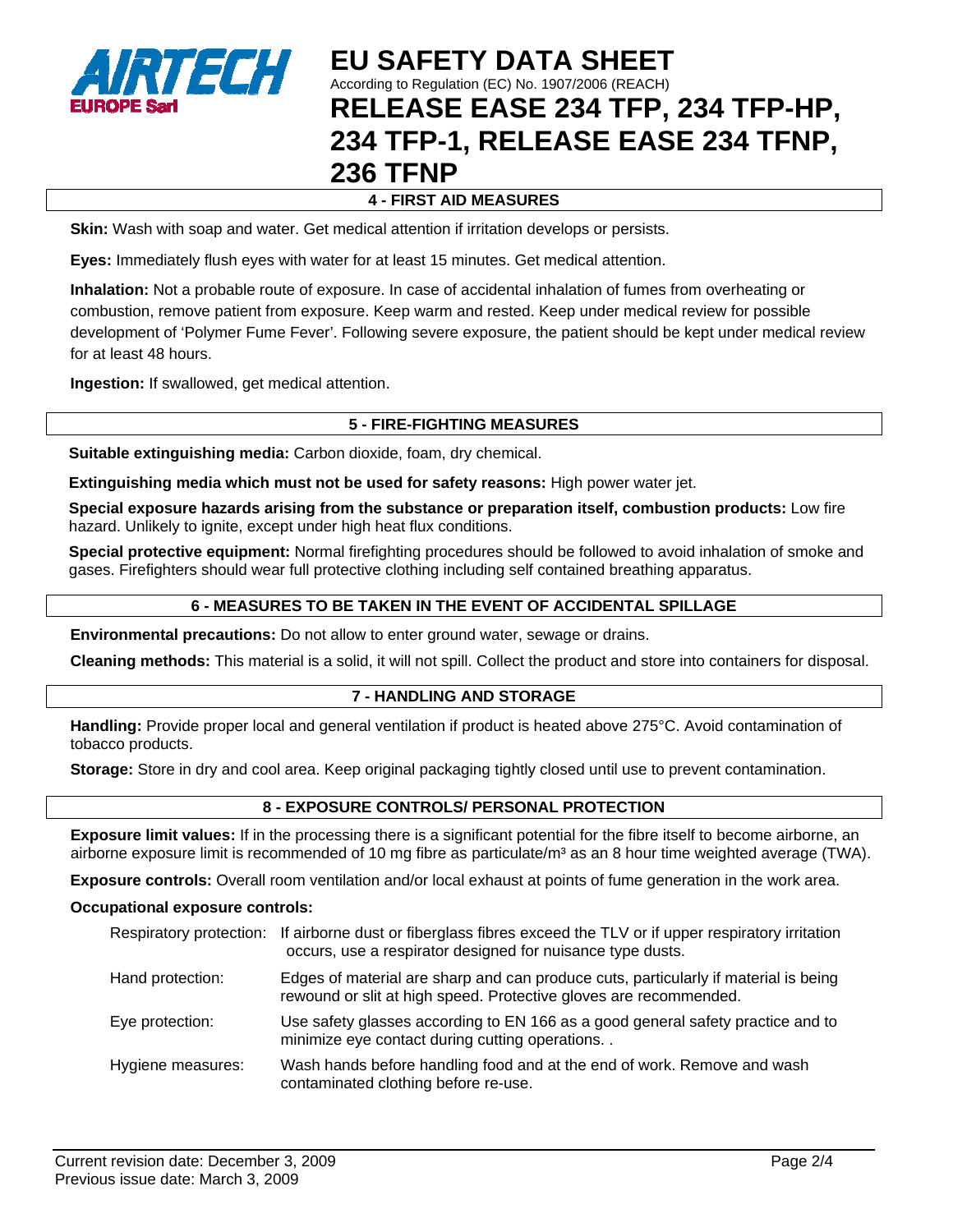

# **9 - PHYSICAL AND CHEMICAL PROPERTIES**

Physical state: Solid Odor: None. None. None. None. None. None. None. None. None. None. None. None. None. None. None. None. None. None.  $\mathbb{R}^n$ pH:  $\blacksquare$ Solubility in water:  $\blacksquare$ Vapor pressure: Not applicable. Vapor density (air=1): Not applicable. Volatiles: None. Melting point/range: Not applicable. Flash point: Not applicable. The set of the set of the set of the set of the set of the set of the set of the set of the set of the set of the set of the set of the set of the set of the set of the set of the set of the se Specific gravity: No data

Appearance: And the Light brown to dark brown or gray, slightly stiff, coated woven fabric

# **10 - STABILITY AND REACTIVITY**

**Conditions to avoid:** Heating above maximum use temperature.

**Materials to avoid:** Strong oxidizers, acids.

**Hazardous decomposition products:** In case of thermal decomposition, during overheating or combustion, Hydrofluoric Acid (HF), toxic and gaseous products are produced.

**Additional information:** The product is stable at the handling and storage conditions recommended per § 7 of the safety data sheet and under normal processing conditions.

# **11 - TOXICOLOGICAL INFORMATION**

**Immediate (Accute) effects:** No acute effects have been identified. **Delayed (Chronic) effects:** No chronic effects have been identified.

#### **12 - ECOLOGICAL INFORMATION**

**Ecotoxicity:** Water hazard class: 1 = mild water pollutant

**Persistence and degradability:** Product is not biodegradable, nor radioactive.

**Additional ecological information:** Do not allow to enter ground water, sewage or drains.

# **13 - DISPOSAL CONSIDERATIONS**

**Disposal recommendations:** Disposal of the product and the packaging must be done in compliance with local, state and federal regulations. Where possible, recycling is preferred to landfill or incineration. It contains no significant percentage of materials extractable in water so its effect on ground water in case of landfill should be negligible.

**European waste key number:** 101103 = Waste glass-based fibrous materials.

**Contaminated packaging:** Waste key number 150101 – Paper and cardboard packaging.

Waste key number 150102 – Plastic packaging.

#### **14 - TRANSPORT INFORMATION**

Not classified as hazardous under transport regulations (ADR for road, RID for rail, IMDG for sea and ICAO/IATA for air transport).